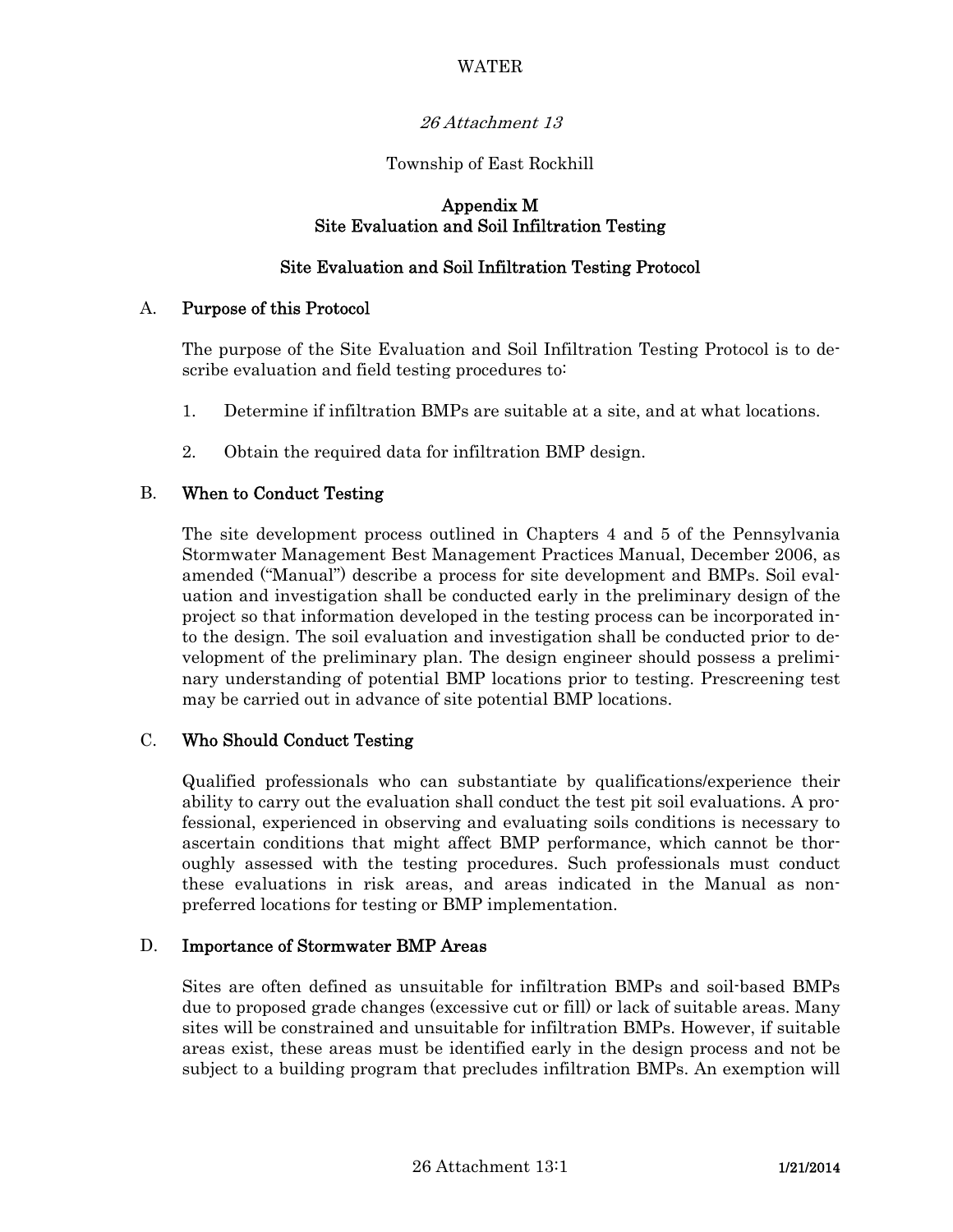not be permitted for development of suitable soils that may be necessary for stormwater infiltration.

# E. Safety

 As with all field work and testing, attention must be given to all applicable OSHA regulations related to earthwork and excavation. Digging and excavation shall not be conducted without adequate notification through the Pennsylvania One Call system (PA One Call 1-800-242-1776 or www.paonecall.org). Excavations shall not be left unsecured and unmarked, and all applicable authorities must be notified prior to any work.

# F. Infiltration Testing: A Multistep Process

 Infiltration testing is a four-step process to obtain the necessary data for design of the stormwater management plan. The four steps include:

- 1. Background Evaluation
	- Based on available published and site specific data
	- Includes consideration of proposed development plan
	- Used to identify potential BMP locations and testing locations
	- Prior to field work (desktop)
	- On-site screening test
- 2. Test Pit (Deep Hole) Observation
	- Includes multiple testing locations
	- Provides an understanding of subsurface conditions
	- Identifies limiting conditions
- 3. Infiltration Testing
	- Must be conducted on site
	- Different testing methods available
	- Alternate methods for  $-$  additional  $-$  screening and verification testing
- 4. Design Considerations
	- Determination of suitable infiltration rate for design calculations
	- Consideration of BMP drawdown
	- Consideration of peak rate attenuation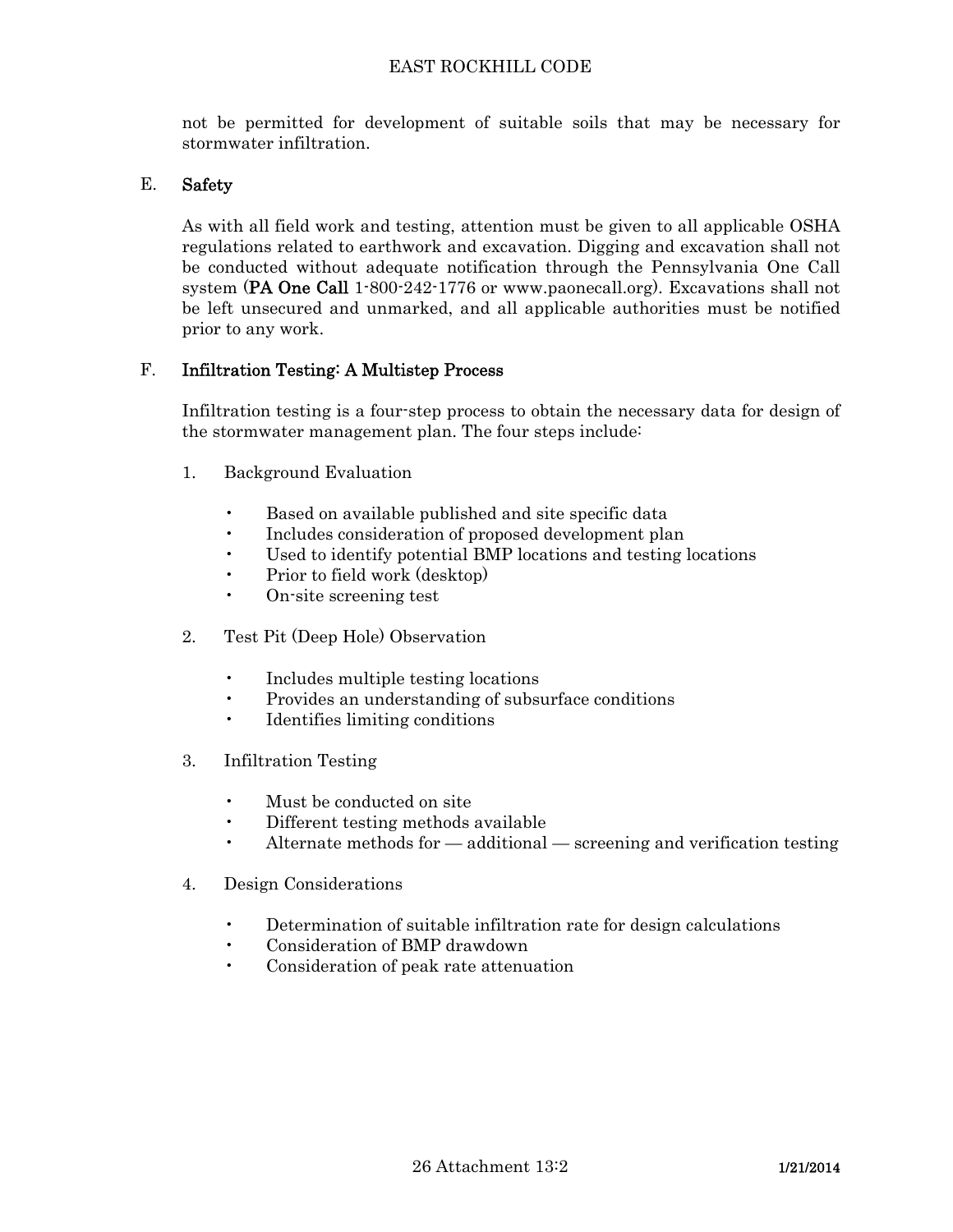## Step 1. Background Evaluation

 Prior to performing testing and developing a detailed site plan, existing conditions at the site must be inventoried and mapped including, but not limited to:

- Existing mapped individual soils and USDA Hydrologic Soil Group classifications.
- Existing geology, including the location of any dikes, faults, fracture traces, solution cavities, landslide prone strata, or other features of note.
- Existing streams (perennial and intermittent, including intermittent swales) water bodies, wetlands, hydric soils, floodplains, alluvial soils, stream classifications, headwaters and first order streams.
- Existing topography, slope, and drainage patterns.
- Existing and previous land uses.
- Other natural or man-made features or conditions that may impact design, such as past uses of site, existing nearby structures (building, walls), etc.

 In Step 1, the designer should determine the potential location of infiltration BMPs. The approximate location of these BMPs should be identified on the proposed development plan and serve as the basis for the location and number of tests to be performed onsite. A sketch plan or preliminary layout plan for development should be evaluated, including:

- Preliminary grading plan and areas of cut and fill.
- Location and water surface elevation of all existing and location of proposed water supply sources and wells.
- Location of all existing and proposed on-site wastewater systems.
- Location of other features of note such as utility rights-of-way, water and sewer lines, etc.
- Existing data such as structural borings, drillings, and geophysical testing.
- Proposed location of development features (buildings, roads, utilities, walls, etc.).

Important: If the proposed development program is located on areas that may otherwise be suitable for BMP location, or if the proposed grading plan is such that potential BMP locations are eliminated, the designer must revisit the proposed layout and grading plan and adjust the development plan as necessary. Development on areas suitable for infiltration BMPs may not preclude the use of BMPs for volume reduction and groundwater recharge.

## Step 2. Test Pits (Deep Holes)

 A test pit (deep hole) allows visual observation of the soil horizons and overall soil conditions both horizontally and vertically in that portion of the site. An extensive number of test pit observations can be made across a site at a relatively low cost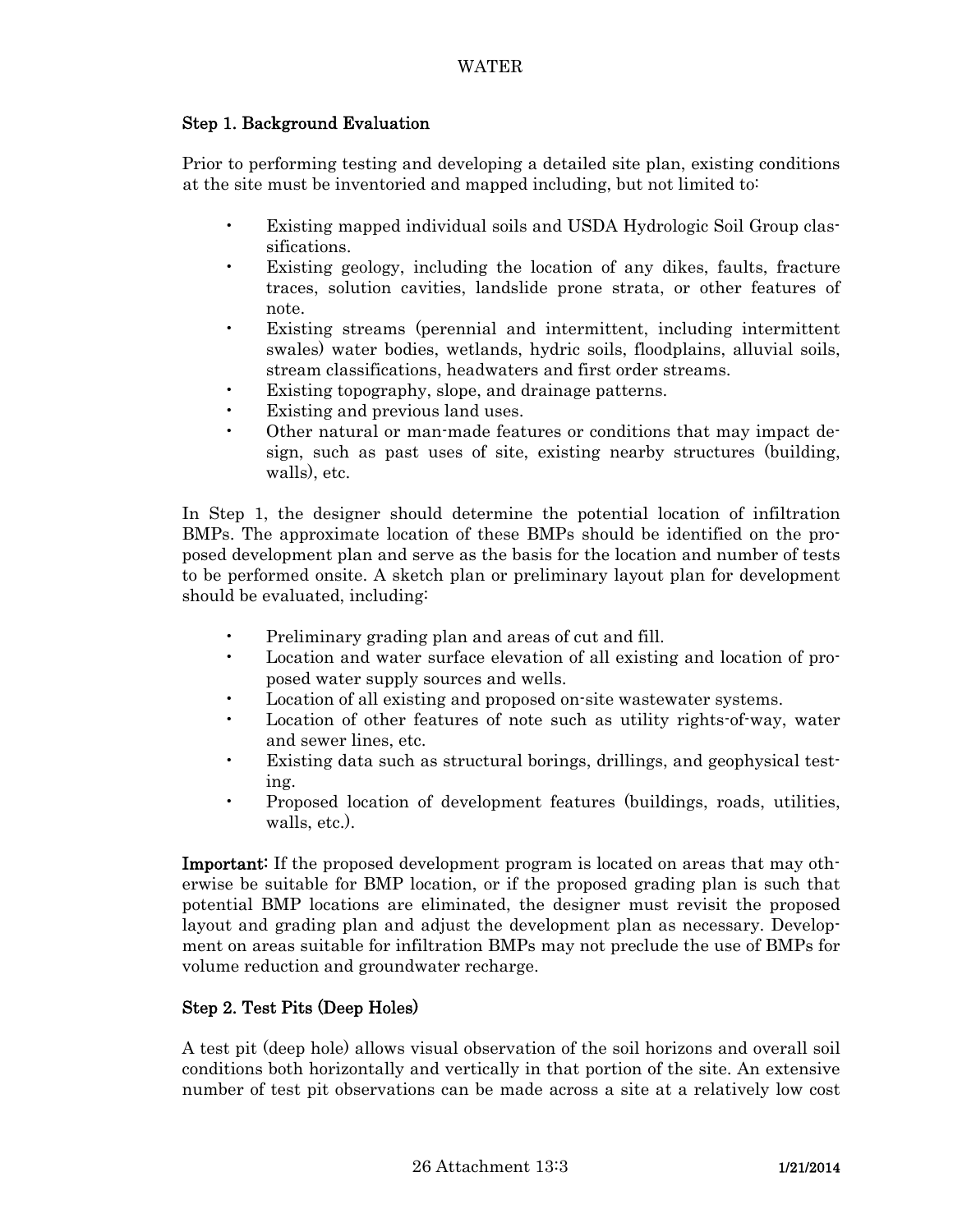and in a short time period. The use of soil borings as a substitute for test pits is not permitted as visual observation is narrowly limited in a soil boring and the soil horizons cannot be observed in situ but must be observed from the extracted borings. Borings and other procedures, however, might be suitable for initial screening to develop a plan for testing, or verification testing.

 A test pit consists of a backhoe-excavated trench, two and one-half (2 1/2) feet to three (3) feet wide, to a depth of between seventy-two (72) inches and ninety (90) inches, or until bedrock or fully saturated conditions are encountered. The trench should be benched at a depth of two (2) feet to three (3) feet for access and/or infiltration testing.

 At each test pit, the following conditions shall be noted and described. Depth measurements shall be described as depth below the ground surface:

- Soil horizons (upper and lower boundary)
- \_\_\_\_\_ Soil texture and color for each horizon
- \_\_\_\_\_ Color patterns
- \_\_\_\_\_ Depth to water table
- \_\_\_\_\_ Depth to bedrock
- \_\_\_\_\_ Observance of pores or roots (size, depth)
- \_\_\_\_\_ Estimated type and percent coarse fragments
- \_\_\_\_\_ Hardpan or limiting layers
- \_\_\_\_\_ Strike and dip of horizons (especially lateral direction of flow at limiting layers)
- Additional comments or observations

 The Sample Soil Log Form at the end of this protocol may be used for documentation of each test pit. (Refer to Appendix C of the Pennsylvania Stormwater Best Management Practices Manual.)

 At the designer's discretion, soil samples may be collected at various horizons for additional analysis. Following testing, the test pits must be refilled with the original soil and the surface replaced with the original topsoil. A test pit should never be accessed if soil conditions are unsuitable for safe entry, or if site constraints preclude entry.

 It is important that the test pit provide information related to conditions at the bottom of the proposed infiltration BMP. If the BMP depth will be greater than ninety (90) inches below existing grade, deeper excavation will be required. However, such depths are discouraged. Except for surface discharge BMPs (filter strips, etc.) the designer is cautioned regarding the proposal of systems that are significantly lower than the existing topography. The suitability for infiltration may decrease, and risk factors are likely to increase. Locations that are not preferred for testing and subsurface infiltration BMPs include swales, the toe of slopes for most sites, and soil mantels of less than three feet.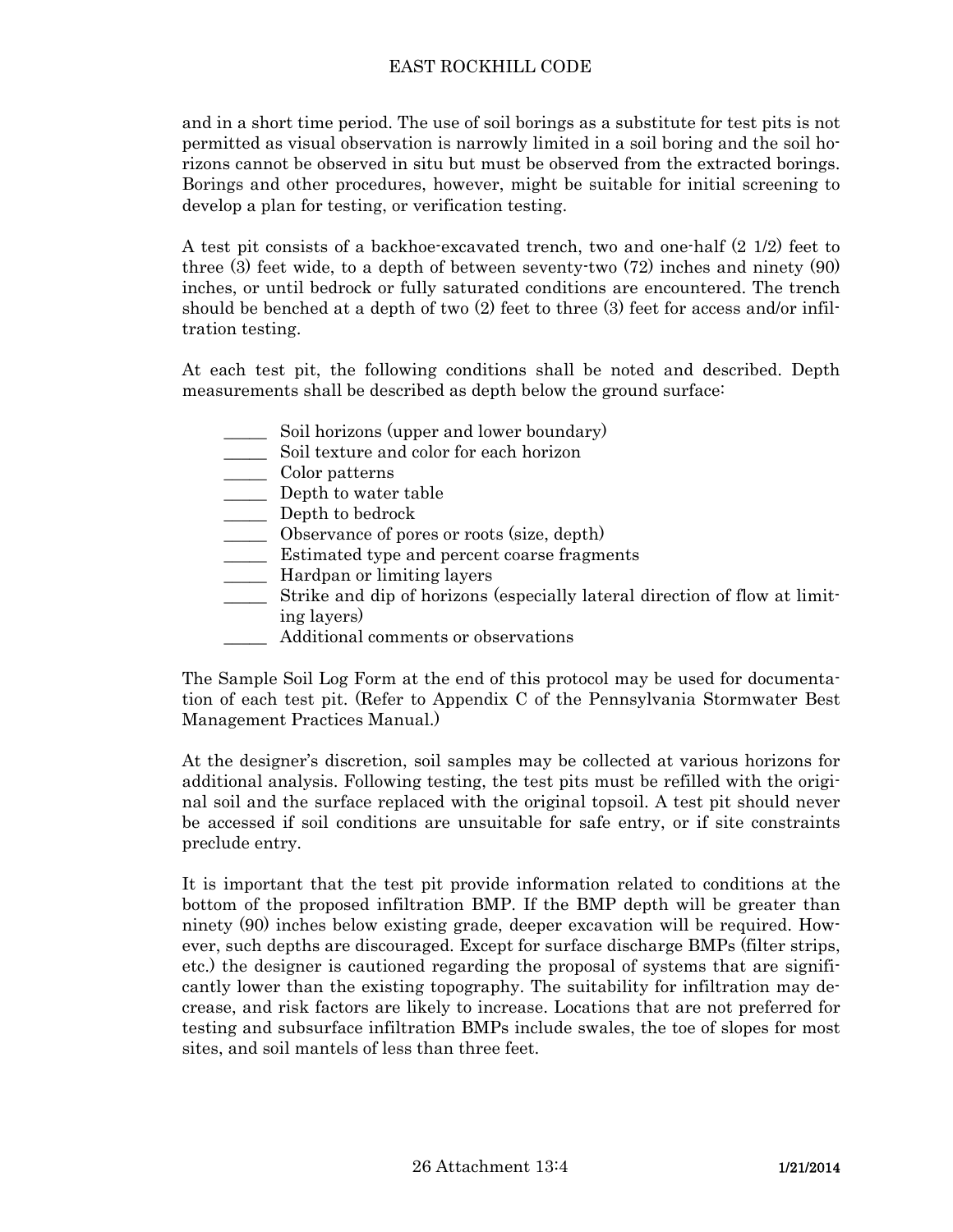The designer and contractors shall limit proposed grading and earthwork to reduce site disturbance and compaction so that a greater opportunity exists for testing and stormwater management.

 The number of test pits varies depending on site conditions and the proposed development plan. General guidelines are as follows:

- For single-family residential subdivisions with on-lot BMPs, one test pit per lot is recommended, preferably within twenty-five (25) feet of the proposed BMP area. Verification testing should take place when BMPs area sited at greater distances.
- For multifamily and high-density residential developments, one test pit per BMP area or acre is recommended.
- For large infiltration areas (basins, commercial, institutional, industrial, and other proposed land uses), multiple test pits should be evenly distributed at the rate of four (4) to six (6) tests per acre of BMP area.

 The recommendations above are guidelines. Additional tests will be required if local conditions indicate significant variability in soil types, geology, water table levels, bedrock, topography, etc. Similarly, uniform site conditions may indicate that fewer test pits are necessary. Excessive testing and disturbance of the site prior to construction is not recommended.

# Step 3. Infiltration Tests/Permeability Tests

 A variety of field tests exist for determining the infiltration capacity of a soil. Laboratory tests are not permitted, as a homogeneous laboratory sample does not represent field conditions. Infiltration tests shall be conducted in the field. Tests should not be conducted in the rain or within twenty-four (24) hours of a significant rainfall events (>0.5 inch), or when the temperature is below freezing. However, the preferred testing is between January and June, the wet season. This is the period when infiltration is likely to be diminished by saturated conditions. Percolation tests carried out between June 1 and December 31 shall use a twenty-four (24) hour presoaking before the testing. This procedure is not required for infiltrometer testing, or permeometer testing.

 At least one test shall be conducted at the proposed bottom elevation of an infiltration BMP, and a minimum of two tests per test pit is recommended. More tests may be warranted if the results for first two tests are substantially different. The highest rate (inches/hour) for test results should be discarded when more than two are employed for design purposes. The geometric mean should be used to determine the average rate following multiple tests.

 Based on observed field conditions, the proposed bottom elevation of BMP may be revised. Infiltration testing should be proposed to adjust locations and depths depending upon observed conditions.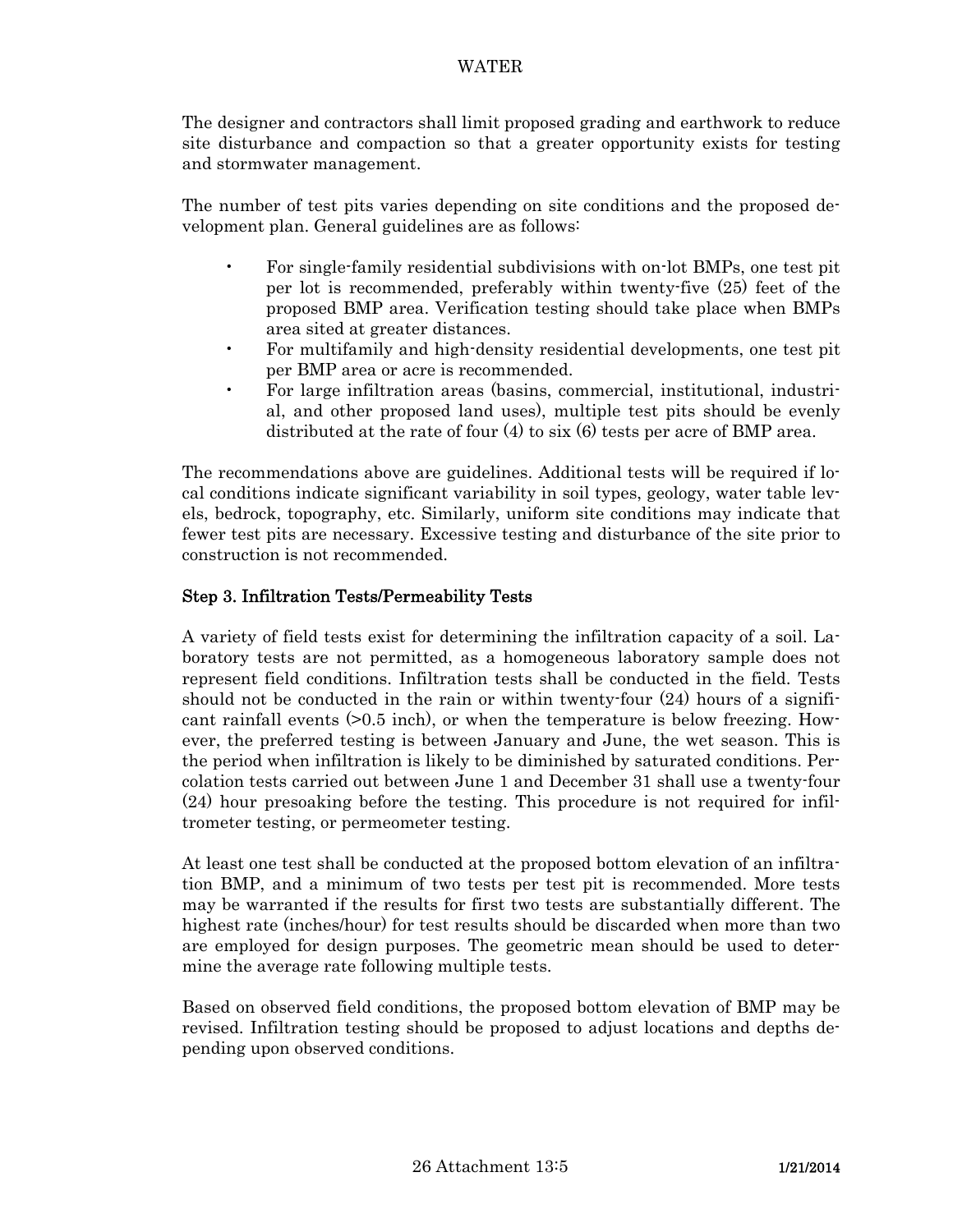Methodologies discussed in this protocol include:

- Double-ring infiltrometer tests.
- Percolation tests (such as for onsite wastewater systems and described in Pa. Code Chapter 73).

 There are differences between the two methods. A double-ring infiltrometer test estimates the vertical movement of water through the bottom of the test area. The outer ring helps to reduce the lateral movement of water in the soil. A percolation test allows water movement through both the bottom and sides of the test area. For this reason, the measured rate of water level drop in a percolation test must be adjusted to represent the discharge that is occurring on both the bottom and sides of the percolation test hole.

 For infiltration basins, an infiltration test should be completed with an infiltrometer (not percolation test) to determine the saturated hydraulic conductivity rate. This precaution is taken to account for the fact that only the surface of the basin functions to infiltrate, as measured by the test. Alternatively, permeability test procedures that yield a saturated hydraulic conductivity rate can be used (see formulas developed by Elirick and Reynolds (1992), or others for computation of hydraulic conductivity and saturated hydraulic conductivity.

 Other testing methodologies and standards that are available but not discussed in detail in this protocol include (but are not limited to):

- Constant head double-ring infiltrometer.
- Testing as described in the Maryland Stormwater Manual Appendix D.1 using five (5) inch diameter casing.
- ASTM 2003 Volume 4.08, Soil and Rock (I): Designation D3385-03, Standard Test Method for Infiltration Rate of Soils in Field Using a Double-Ring Infiltrometer.
- ASTM 2002 Volume 4.09, Soil and Rock (II): Designation D 5093.90, Standard Test Method for Field Measurement of Infiltration Rate Using a Double-Ring Infiltrometer with a Sealed-Inner Ring.
- Guelph Permeameter.
- Constant Head Permeameter (Amoozemeter).

# a. Methodology for Double-Ring Infiltrometer Field Test

 A Double-ring Infiltrometer consists of two concentric metal rings. The rings are driven into the ground and filled with water. The outer ring helps to prevent divergent flow. The drop in water level or volume in the inner ring is used to calculate an infiltration rate. The infiltration rate is determined as the amount of water per surface area and time unit that penetrates the soils. The diameter of the inner ring should be approximately fifty (50) percent to seventy (70) percent of the diameter of the outer ring, with a minimum inner ring size of four (4) inches, preferably much larger. (Bouwer, 1986).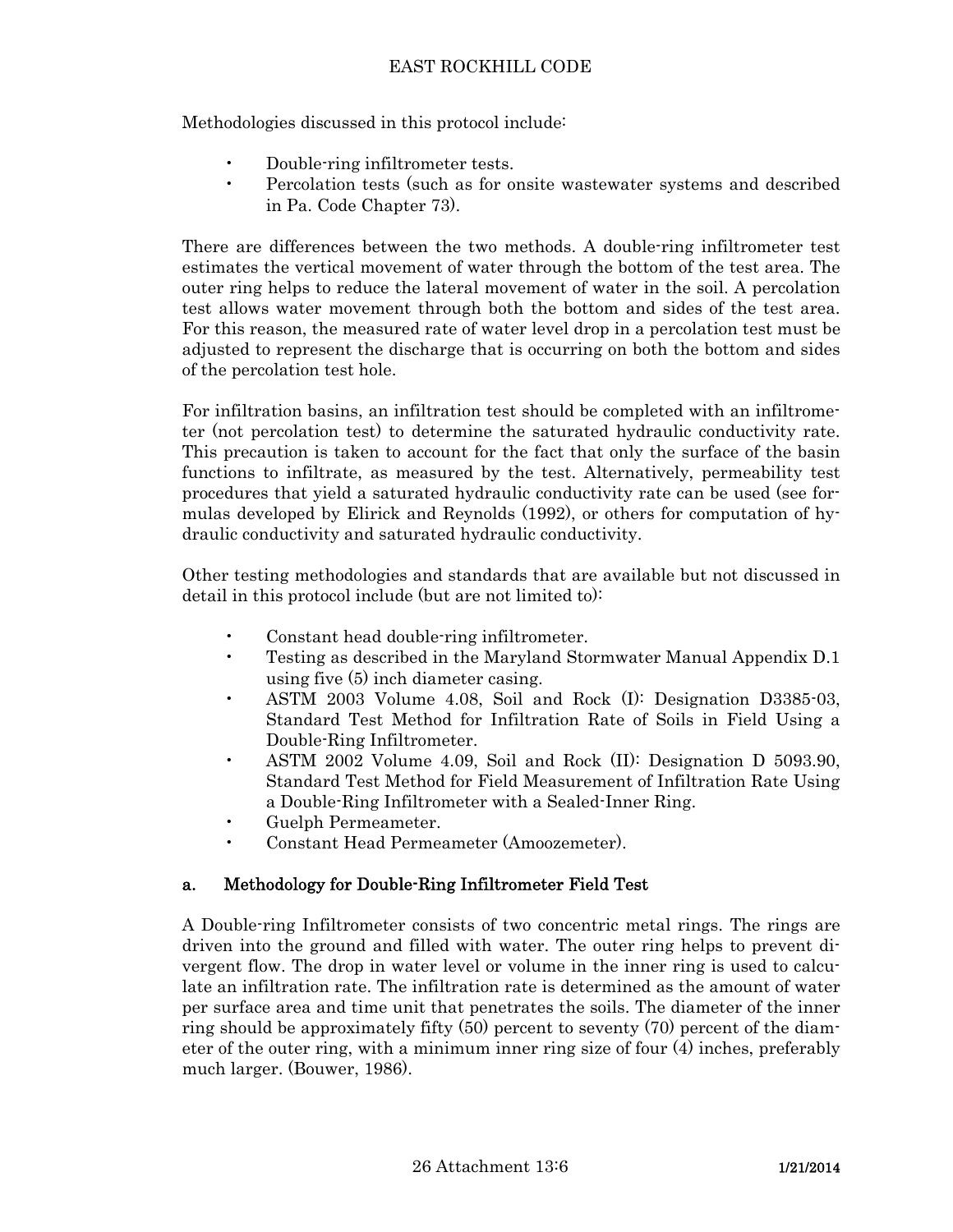### WATER

Equipment for Double-Ring Infiltrometer Test:

- \_\_\_\_\_ Two concentric cylinder rings six (6) inches or greater in height. Inner ring diameter equal to fifty  $(50)$  percent — seventy  $(70)$  percent of outer ring diameter (e.g. an eight (8) inch ring and a twelve (12) inch ring).
- \_\_\_\_\_ Water supply.
- \_\_\_\_\_ Stopwatch or timer.
- \_\_\_\_\_ Ruler or metal measuring tape.
- \_\_\_\_\_ Flat wooden board for driving cylinders uniformly into soil.
- \_\_\_\_\_ Rubber mallet.
- Log sheets for recording data.

Procedure for Double-Ring Infiltrometer Test:

- Prepare level testing area.
- \_\_\_\_\_ Place outer ring in place; place flat board on ring and drive ring into soil to a minimum depth of two (2) inches.
- \_\_\_\_\_ Place inner ring in center of outer ring; place flat board on ring and drive ring in soil a minimum of two (2) inches. The bottom rim of both rings should be at the same level.
	- The test area should be presoaked immediately prior to testing. Fill both rings with water to water level indicator mark or rim at thirty (30) minute intervals for one (1) hour. The minimum water depth should be four (4) inches. The drop in water level during the last thirty (30) minutes of the presoaking period should be applied to the following standard to determine the time interval between readings.
		- If water level drop is two  $(2)$  inches or more, use ten  $(10)$  minute measurement intervals.
		- If water level drop is less than two (2) inches, use thirty (30) minute measurement intervals.
		- Obtain a reading of the drop in water level in the center ring at appropriate time intervals. After each reading, refill both rings to water level indicator mark or rim. Measurement to the water level in the center ring shall be made from a fixed reference point and shall continue at the interval determined until a minimum of eight readings are completed or until a stabilized rate of drop is obtained, whichever occurs first. A stabilized rate of drop means a difference of one quarter (1/4) inch or less of drop between the highest and lowest readings of four consecutive readings.

The drop that occurs in the center ring during the final period or the average stabilized rate, expressed as inches per hour, shall represent the infiltration rate for that test location.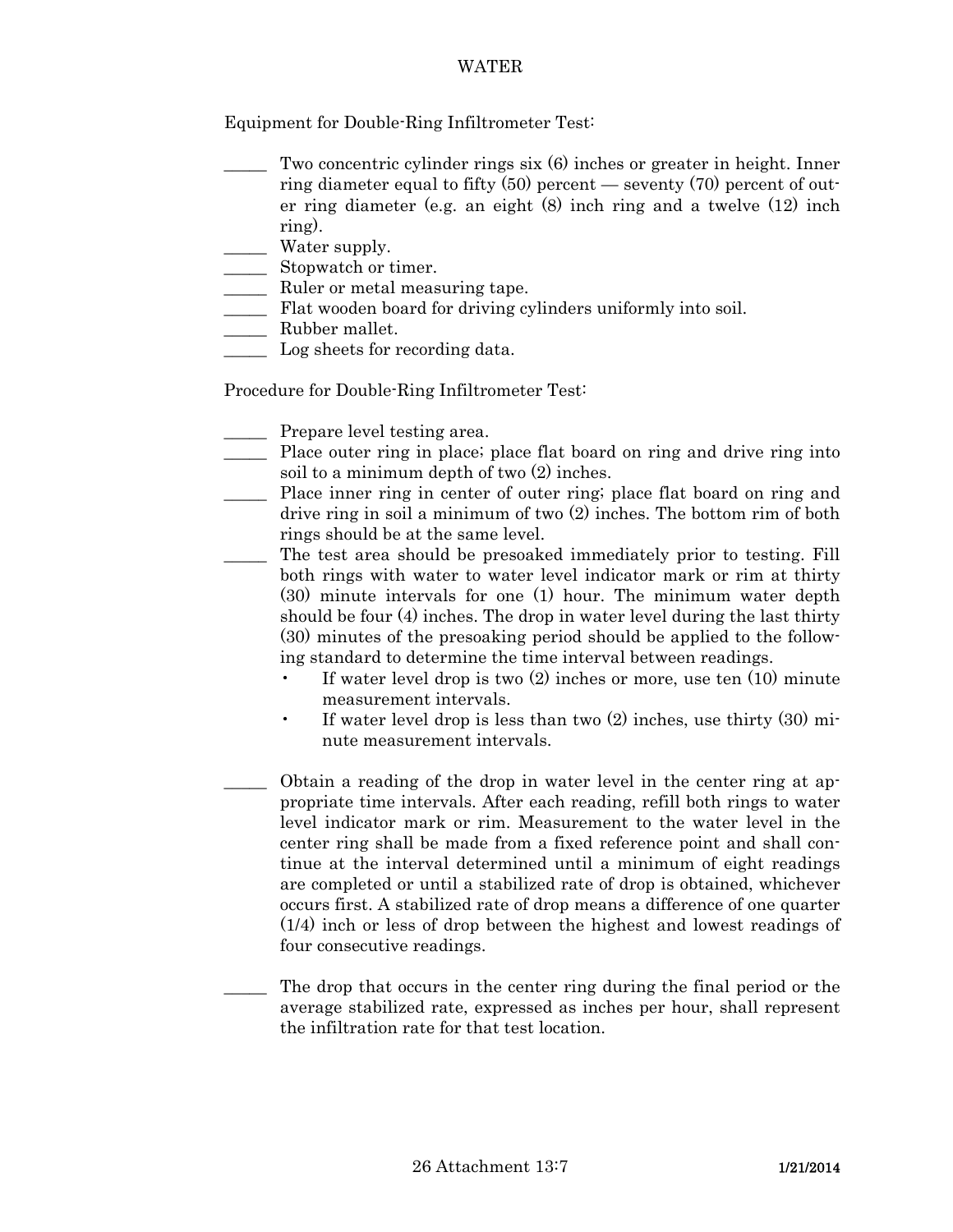# b. Methodology for Percolation Test

Equipment for Percolation Test:

- \_\_\_\_\_ Post hole digger or auger.
- \_\_\_\_\_ Water supply.
- \_\_\_\_\_ Stopwatch or timer.
- \_\_\_\_\_ Ruler of metal measuring tape.
- \_\_\_\_\_ Log sheets for recording data.
- \_\_\_\_\_ Knife blade or sharp pointed instrument (for soil scarification).
- \_\_\_\_\_ Course sand or fine gravel.
- \_\_\_\_\_ Object for fixed reference point during measurement (nail, toothpick, etc.).

Procedure for Percolation Test

 This percolation test methodology is based largely on the Pennsylvania Department of Environmental Protection (PADEP) criteria for onsite sewage investigation of soils (as described in Chapter 73 of the Pennsylvania Code). This must include the twenty-four (24) hour presoak procedure. The presoak is done primarily to simulate saturated conditions in the environment and to minimize the influence of unsaturated flow.

Prepare level testing area.

- Prepare hole having a uniform diameter of six  $(6)$  inches to  $(10)$  inches and depth of eight (8) inches to twelve (12) inches. The bottom and sides of the hole should be scarified with a knife blade or sharp pointed instrument to completely remove any smeared soil surfaces and to provide a natural soil interface into which water may percolate. Loose material should be removed from the hole.
- $(Optional)$  two  $(2)$  inches of coarse sand or fine gravel may be placed in the bottom of the hole to protect the soil from scouring and clogging of the pores.
- Test holes should be presoaked immediately prior to testing. Water should be placed in the hole to a minimum depth of six (6) inches over the bottom and readjusted every thirty (30) minutes to one (1) hour.
- The drop in the water level during the last thirty (30) minutes of the final presoaking period should be applied to the following standard to determine the time interval between readings for each percolation hole:
	- If water remains in the hole, the interval for readings during the percolation test should be thirty (30) minutes.
	- If no water remains in the hole, the interval for readings during the percolation test may be reduced to ten (10) minutes.